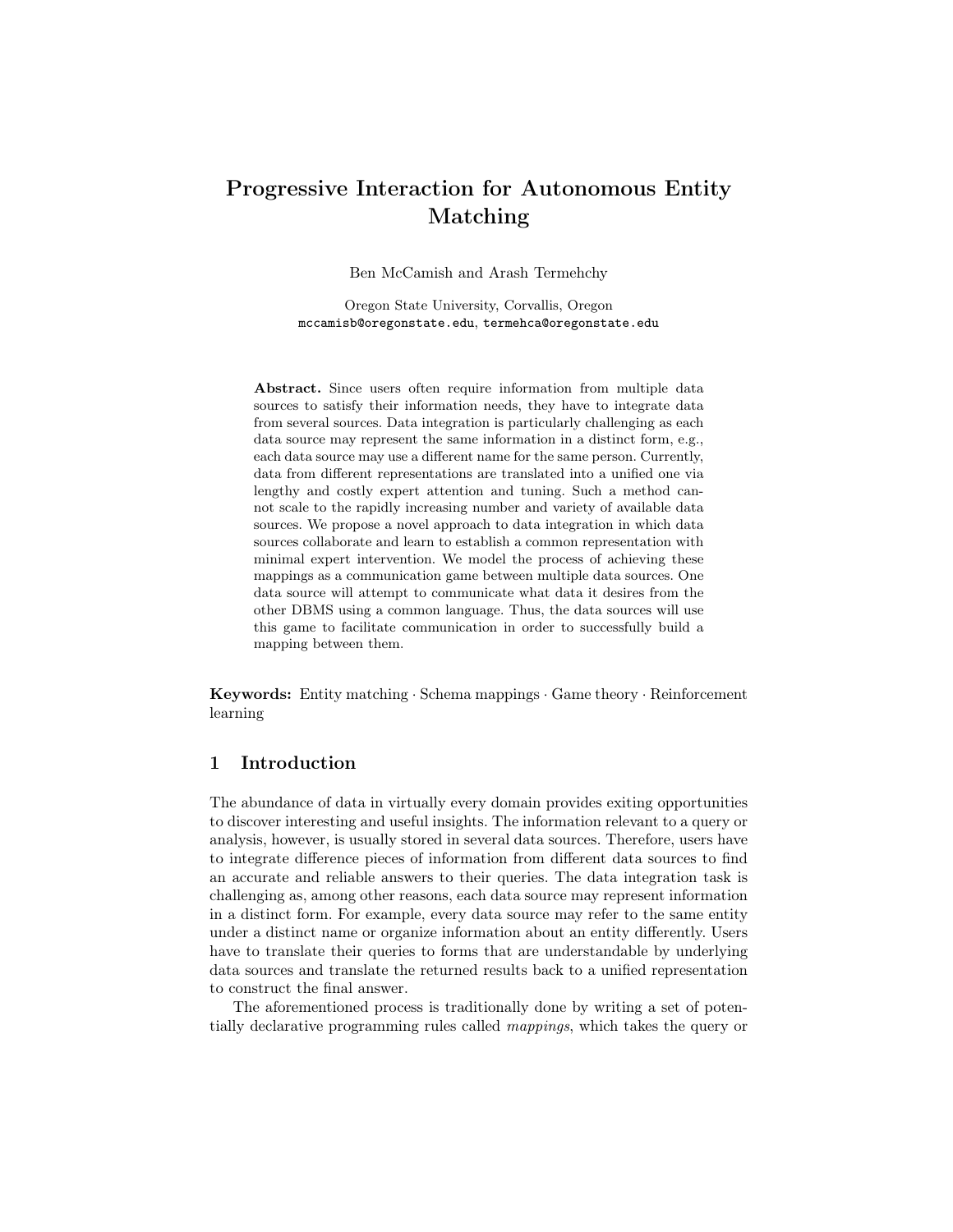#### 2 Ben McCamish and Arash Termehchy

data organized in one form and translates it to the query/ data under another representation [3, 8, 9, 4]. In other words, a mapping allows for one data source to map its own entities to the ones stored in another data source. Well-known examples of such mappings are schema mappings, which establish relationships between schema elements in multiple data sources [3, 9]

Mappings provide a power abstraction for data integration and exchange. They, however, take a significantly long time and a great deal of manual labor to develop and maintain [10]. One may use supervised learning techniques to develop them [8]. However, training data is hard to find for data integration. Also, the rules learned for one representation do not usually generalize to others and as the underlying data sources frequently evolve, one has to repeatedly find fresh training data to re-train and construct their mappings [7]. Thus, current state-of-the-art techniques cannot address users' needs in the face of rapidly increasing number of data sources in today's environment [6, 11, 16].

Nature, however, has successfully created and maintained an effective information mapping system between millions of data sources: human language. In this system, one may consider humans' minds as data sources that contain their intents of communications in some unobserved representations, e.g., the internal representation of the object *book* on one's brain. A natural language is a mapping from these intents to a vocal representation, e.g., the word for book [17].

As opposed to engineered data mapping systems, it is well established that a natural language is created gradually through a collaborative process called language game [17]. In its simplest form, the game is played between two humans, a speaker and a listener, each with her own identical language, where each language is a mapping from the objects/intent in the domain of interest to a set of shared primitive utterances or signals. In each round of the game, the speaker communicates an object by picking one of its associated signals in her language and sharing it with the listener. The listener translates this signal by selecting one of the objects associated with it in her own language and shares this interpretation with the speaker, e.g., by pointing to that object in the environment. The interaction is successful if the listener interprets the shared signal correctly. Based on the results of the communication, the speaker and listener revise their languages to make them more compatible. For example, they positively (negatively) reinforce the association of the communicated signal and object in their languages according to the success (failure) of the interaction. Using simple human learning mechanisms, e.g., simple reinforcement learning, this process converges to an effective shared language in a population [14, 17].

Given the success of this method, we propose an autonomous and progressive approach to mapping construction. Assume that to answer a user's query, a local data source needs some information stored in an external data source. The local data source does not know how to express its need such that the external data source understands it. Nevertheless, data sources usually support common query languages, such as keyword queries, of which the local data source can express its information need. Of course, because keyword queries are inherently vague, the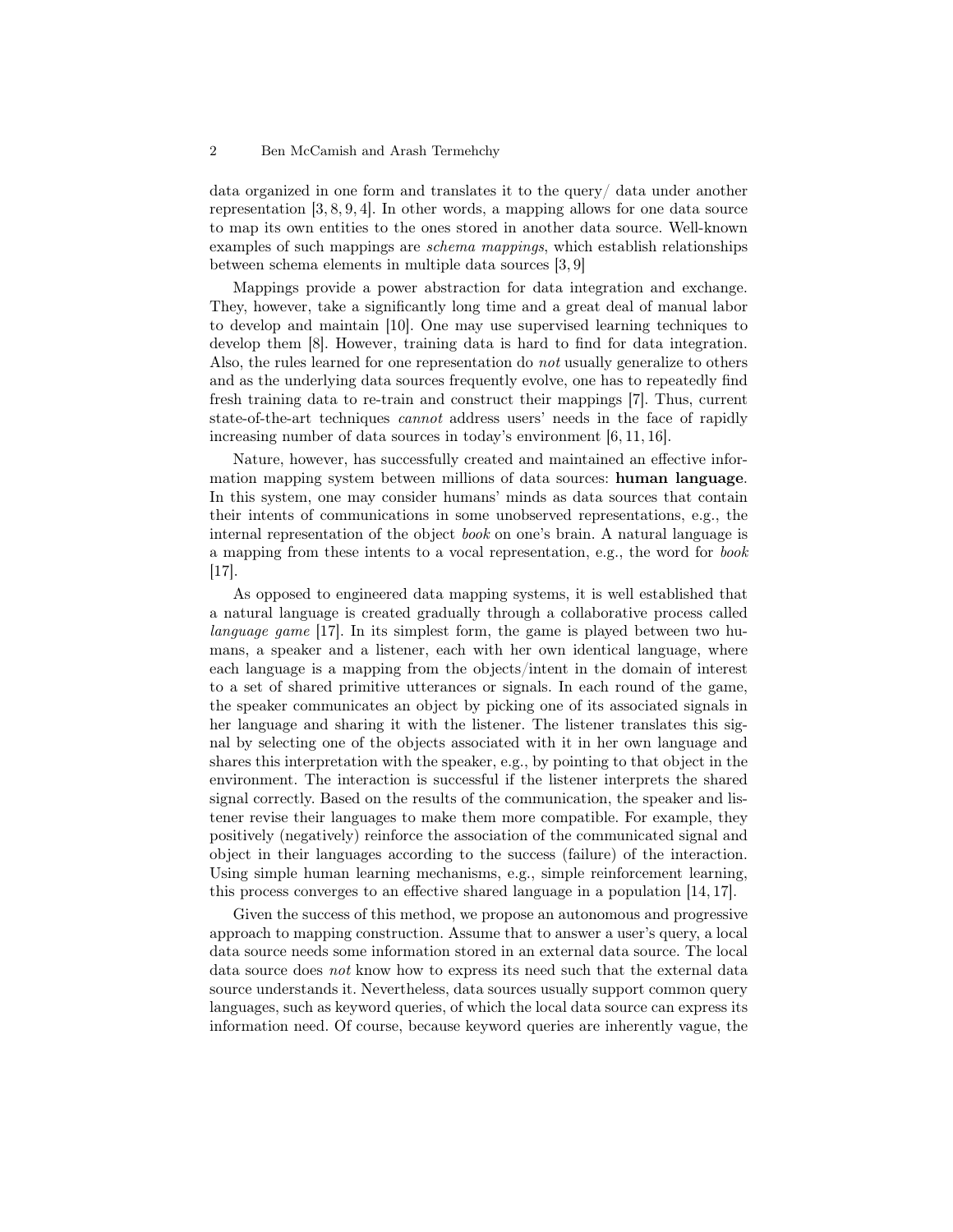external data source may not precisely understand the need of the local one and return some non-relevant information or do not deliver all the relevant data it has. The local data source may integrate the returned information with its own local results and presents them to the user. According to the end user's feedback on the returned result, the local data source will revise its method of formulating queries and the external data sources may modify how to answer queries. Over the course of several interactions, they will learn how to communicate effectively. This approach naturally extends for the communication of one data source with multiple external databases.

As opposed to the enormous upfront cost and expert attention needed in traditional mapping development and maintenance, this approach leverages feedback from normal end users to create and maintain communication between data sources. Our method builds on and extends current ideas on pay-as-you-go data integration [10, 21] by using interactive communication in a common and possibly vague query language between data sources to build mappings. Due to the enormous upfront cost of creating and the huge resources needed to maintain data integration systems, the database community has recognized the need to build pay-as-you-go integration systems [10, 21]. This approach can also use available off-line training data for feedback.

There are, however, important challenges in adapting this approach to create an effective data integration system. First, one has to develop an effective learning algorithm for the local data source to communicate with several data sources many which may not learn or learn at a different rate than the local data source. Ideally, such a learning algorithm should converge to an accurate mapping quickly. It should also scale to large databases. Second, it may take too many interactions and user feedback to converge the interaction to a reasonably effective common language. There may also be certain restrictions and/or cost overheads on the number of interaction between data sources. Third, it is not clear whether other data sources learn or learn at the same rate of the local DBMS. Each data source may also use a different algorithm to adapt. Fourth, as opposed to the current models used to describe the evolution of languages, the intents and objects of communications between data sources are often complex and structured. Moreover, the theoretical and empirical models in the study of language evolution consider the set of shared signal to be relatively small [14]. Data sources, however, do not often agree on using a fixed and relatively small set of queries apriori. For example, if the local and external data sources interact via keyword queries, the set of possible queries will be enormous.

## 2 Framework

We model the aforementioned communication and collaboration paradigm between data sources as a repeated game with identical interest between multiple players, i.e., data sources, whose common goal is to increase their communication effectiveness by communicating through queries and results and receiving feedback. We assume that one local data source receives users' queries and communi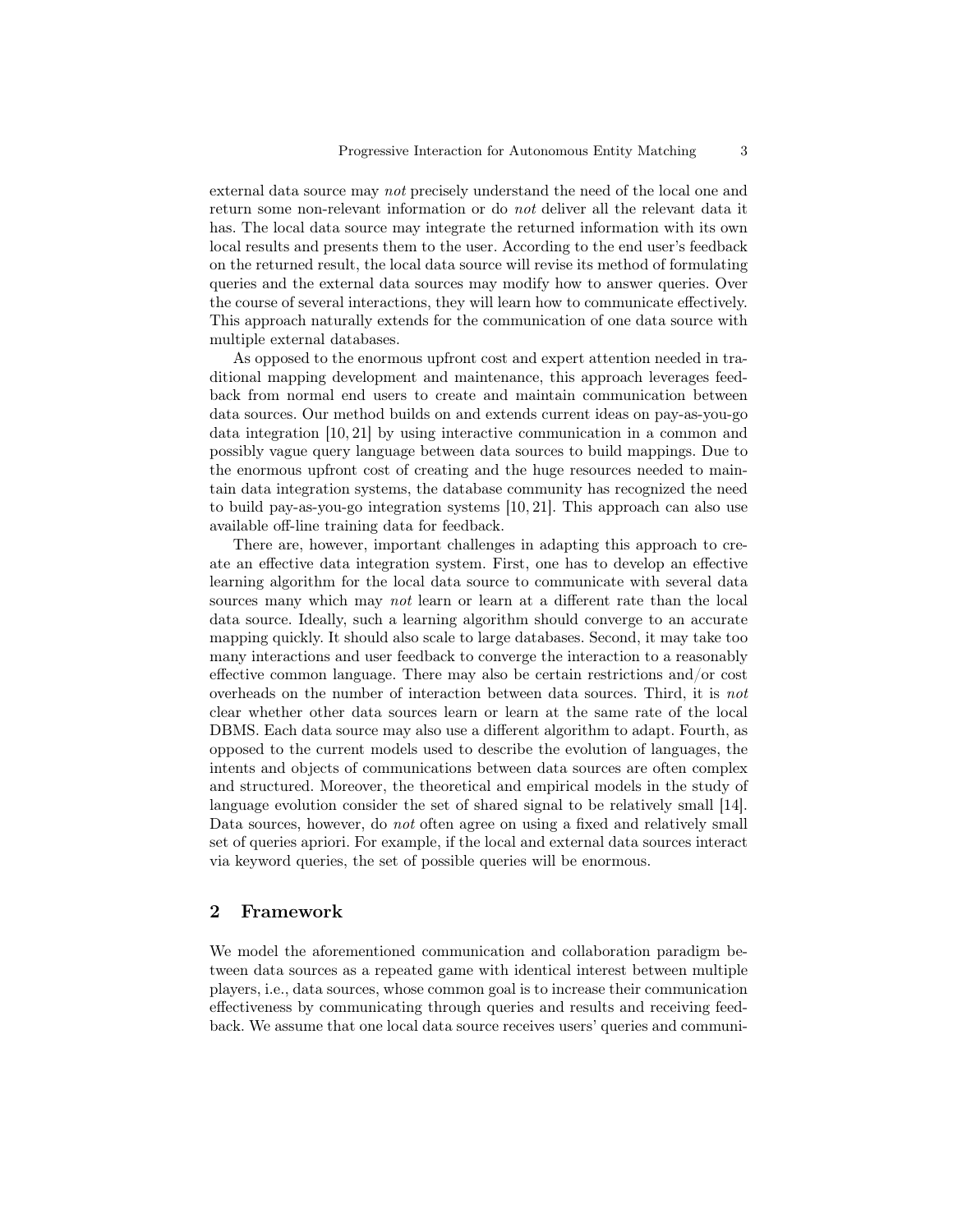cates with and integrates information from multiple other external data sources. For the sake of simplicity, we assume that the information in each data source is stored in a single relational table. Data integration is sometimes done through middle-ware called mediator, which communicates and collects the information from data sources [7]. Our model extends to this architecture by considering the mediator as a local data source.

We use Tables  $1(a)$  and  $1(b)$ , which illustrate fragments of product databases in different companies, as our running example. Users of Products wish to see who sells the given products. This information is stored in an external data source containing the relation Sellers. Since databases store the information about the same product in different forms, Products has to learn how to properly query the database in Sellers in order to find the companies that sell the respective products and join the results on both databases.

## 2.1 Local Query

Each round of the game starts when the a user of the local data source submits a query. The local data source may find a set of tuples that satisfy this query in its own data storage.

## 2.2 External Query

After receiving a query from the user, the local data source formulates and submits a keyword query to the external one in order to extract information relevant to the local query. This query, called external query, must effectively convey to the external data source the intent behind its corresponding user query. The local data source, however, does not know precisely the representation of the data in the external one, therefore, it has to leverage the information available in the user query, the matched tuples in its own database, and its experience form previous communications to formulate the external query. Since each tuple in the local database may join with a set of relevant tuples in the external database, the local data source may construct an external query per matching local tuple. For instance, given that tuple product Soda is in the local answers to a user query over Table  $1(a)$ , the local data source may submit external queries  $Soda$ Drinks or Drinks.

## 2.3 Querying Strategy

The querying strategy reflects how the local data source expresses its intents in a way the external data source understands, i.e., keyword queries. Roughly speaking, each intent is a pair of user queries and one of its matching tuples in the local database. Given an intent, subsets of values/terms in its tuple or user query are obvious choice for its keyword queries. The local data source may expand this set of keywords using the terms and values returned from the external data source in previous interactions. It may also add the meta-data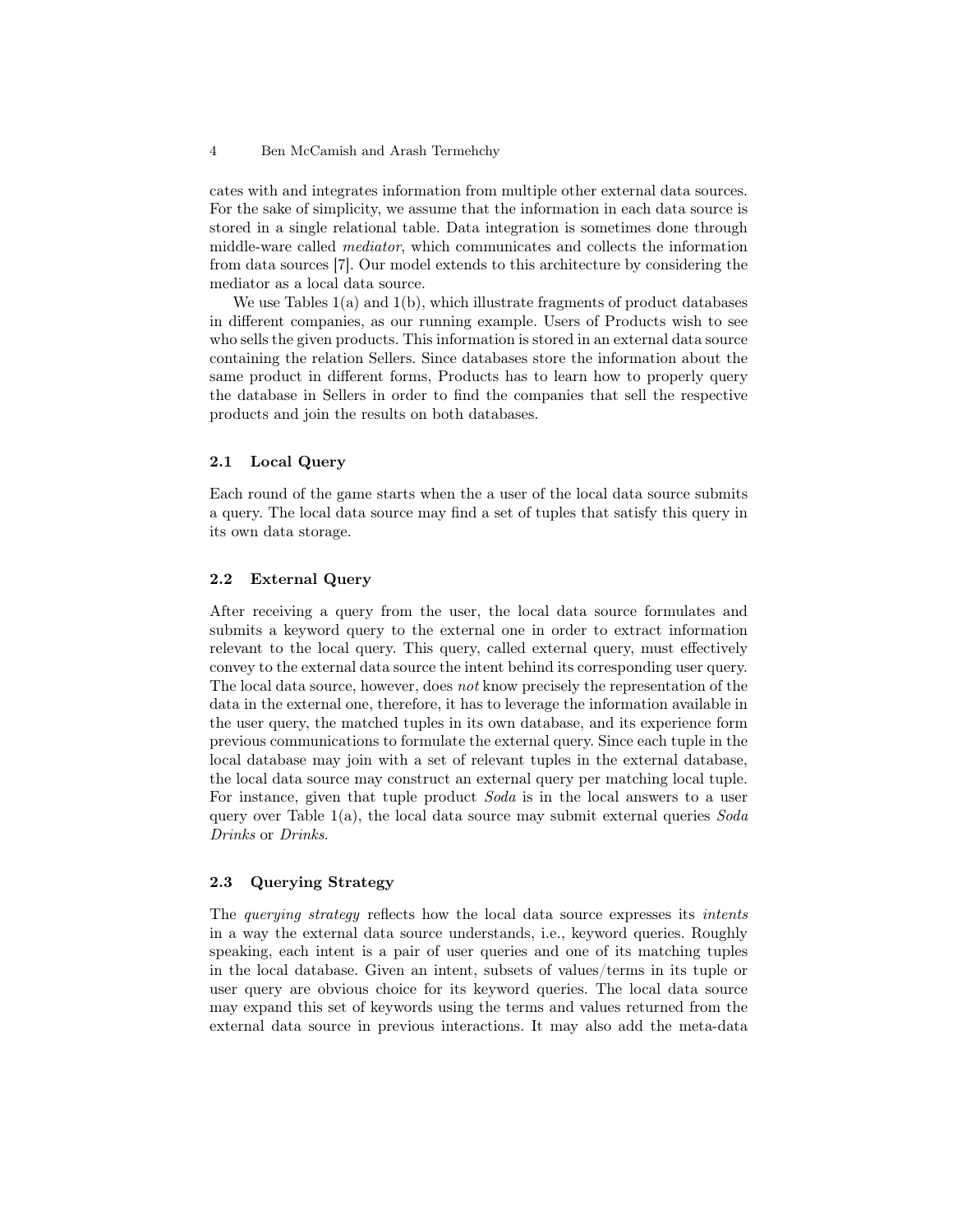1(a) Products

|             | <b>ID</b> Name Category |
|-------------|-------------------------|
|             | 1 Soda Drinks           |
| 2 Beef Meat |                         |
|             |                         |

1(b) Sellers

| P Name             | P Category P Seller P Price |        |  |
|--------------------|-----------------------------|--------|--|
| Pop                | Drinks                      | Kroger |  |
| Hamburger Sandwich |                             | 7/11   |  |
|                    |                             |        |  |

Table 1: Local database of Products and external database of Sellers

| $2(a)$ External Queries |                            | $2(c)$ Answering strategy  |
|-------------------------|----------------------------|----------------------------|
| Query#<br>Query         | $2(b)$ Querying strategy   | r <sub>2</sub><br>$r_{1}$  |
| 'Soda Drinks'<br>$g_1$  | $q_1$<br>$g_3$<br>94<br>92 | $ g_1 0.8 0.\overline{2} $ |
| 'Beef Meat'<br>92       | $ s_1 0.4 0.1 0.5 $        | $ g_2 0.5 0.\overline{5} $ |
| 'Drinks'<br>93          | 0.4 0.1 0.4 <br>$s_2$      | $\overline{g_3}$           |
| 'Meat'<br>94            |                            | $ g_4 0.7 \overline{0.3} $ |

Table 2: External Queries, Querying Strategy, and Answering Strategy

information, such as the attributes names, to the keyword queries. The querying strategy stochastically maps each intent to a set of potential keyword queries. We use stochastic mapping to allow the local data source to both *exploit* the keyword queries that have relatively successfully expressed the intent in the past and *explore* other keyword queries that have *not* been tried sufficiently frequently. Exploring new queries enables the local data source to learn and acquire more knowledge [20]. As the number of intents and keyword queries may be too large, we use their n-gram features to materialize and maintain the querying strategy. The local data source cannot share its strategy with the user and the external data sources. If there are several external data sources, the local data source may maintain one querying strategy per external data source. It may also maintain a single querying strategy per group of external data source if there are too many external data sources.

Using our running example, let  $s_1$  and  $s_2$  denote the tuples with ids 1 and 2 in the local database shown in Table  $1(a)$ , respectively. The local data source uses the four external queries in Table 2(a) to find the information related to these tuples in the external data source. Table 2(b) shows a sample querying strategy used by the local data source. If the local data source wishes to find information related to  $s_1$ , it will send the external query  $g_1$  with 40% probability.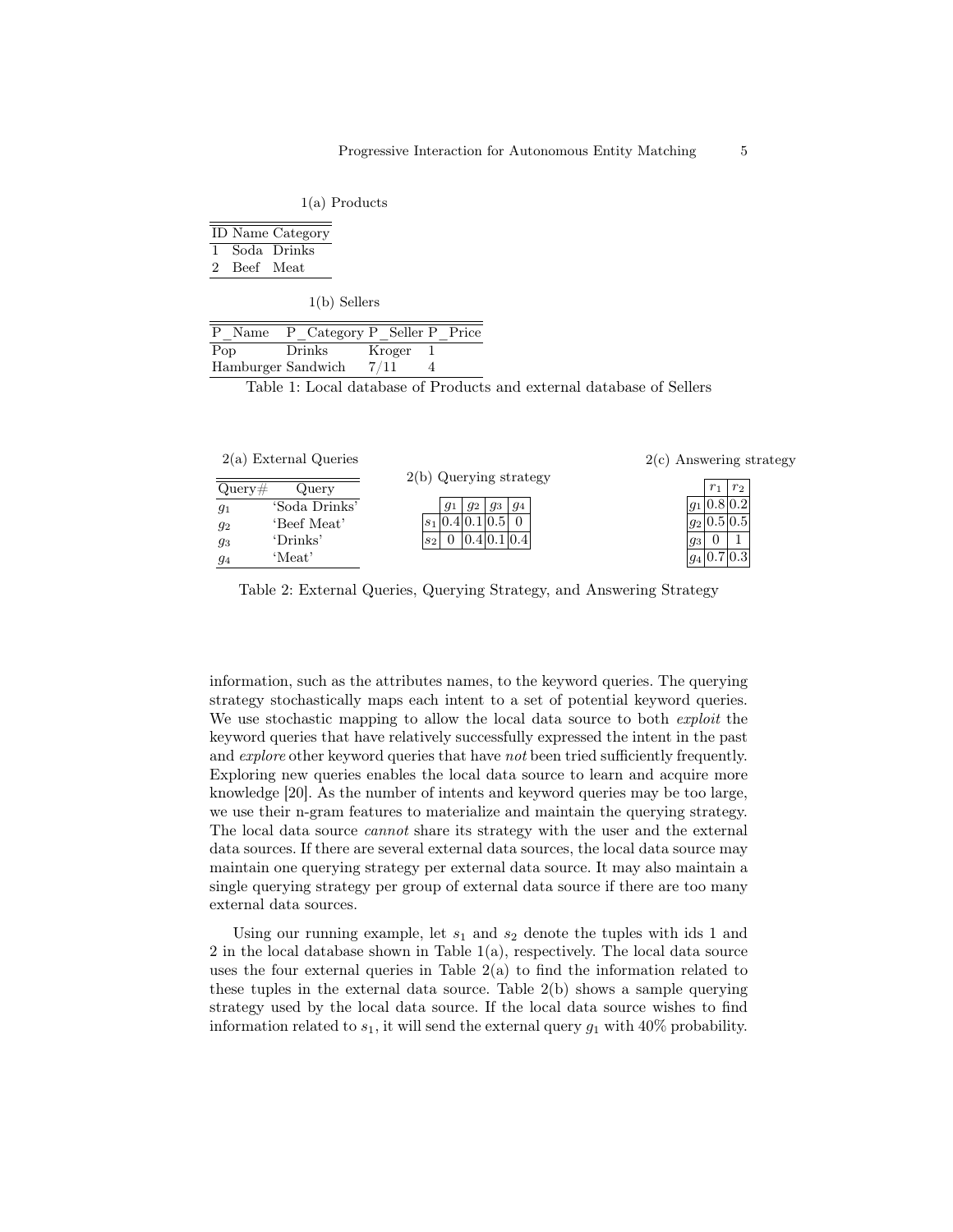#### 2.4 Answering Strategy

Each external data source decodes and answers the input keyword queries using its answering strategy. It generally is a stochastic mapping from keyword queries to tuples in the external database. Of course, some data sources may use a deterministic mapping to answer queries, e.g., traditional TF-IDF retrieval formulas [13]. The external data source may not materialize this strategy and implement it using ranking models [13]. The external data source does not share its strategy with the local data source. Consider the database instance of Products in Table 1(b). The answering strategy for this DBMS is illustrated in Table  $2(c)$ , where  $r_1$  and  $r_2$  are the first and second tuples in the instance, respectively. In this example, if the external data source gets query  $g_2$ , it will return tuples  $r_1$ or  $r_2$  with equal probability. The external queries received on the external data source strategy do not need to be known ahead of time. Instead, when a new external query is received, then a new entry is added into the strategy.

### 2.5 Reward and Feedback

After finding related tuple(s) in the external data source for each tuple in the local results, the local data source joins the local and external results and present them the user. For each tuple in the local database that has some corresponding tuples in the external one, the local data source creates a new tuple that contains information about both. The user will inform the local data source whether the presented tuples are relevant to her query. The user feedback may be explicit, e.g., click-through or eye movement information [12], or implicit, e.g., skipping results [15].

The goal of all players in the game is to convey relevant and avoid delivering non-relevant information to the user. Thus, we measure the amount of reward in each round of the game for all players, i.e., data sources, using the wellknown effectiveness metric of *precision at*  $k$ , which is the ratio of relevant answers returned in the top- $k$  answers. One may use other effective metrics to measure the accuracy of the returned answers. If the external data source supports feedback, the local data source conveys the feedback to it. The expected payoff of the local and external data sources are discounted average reward of  $U = \sum_{t\geq 0} \delta^t prec(t)$ where t is the round of the game and  $0 < \delta < 1$  is the discounting factor. The value of the  $\delta$  is set according to the users' preferences, i.e., the larger values of  $\delta$  gives less importance to the reward in future interactions.

# 3 Learning Settings and Algorithms

Since local data source performs most of the data integration work, we focus on learning querying strategy to express the intents of local data source effectively such that external data source returns only relevant answers. We plan to improve the accuracy of data integration gradually and as users interact with the local data source and get some answers to their queries. This setting is more natural

<sup>6</sup> Ben McCamish and Arash Termehchy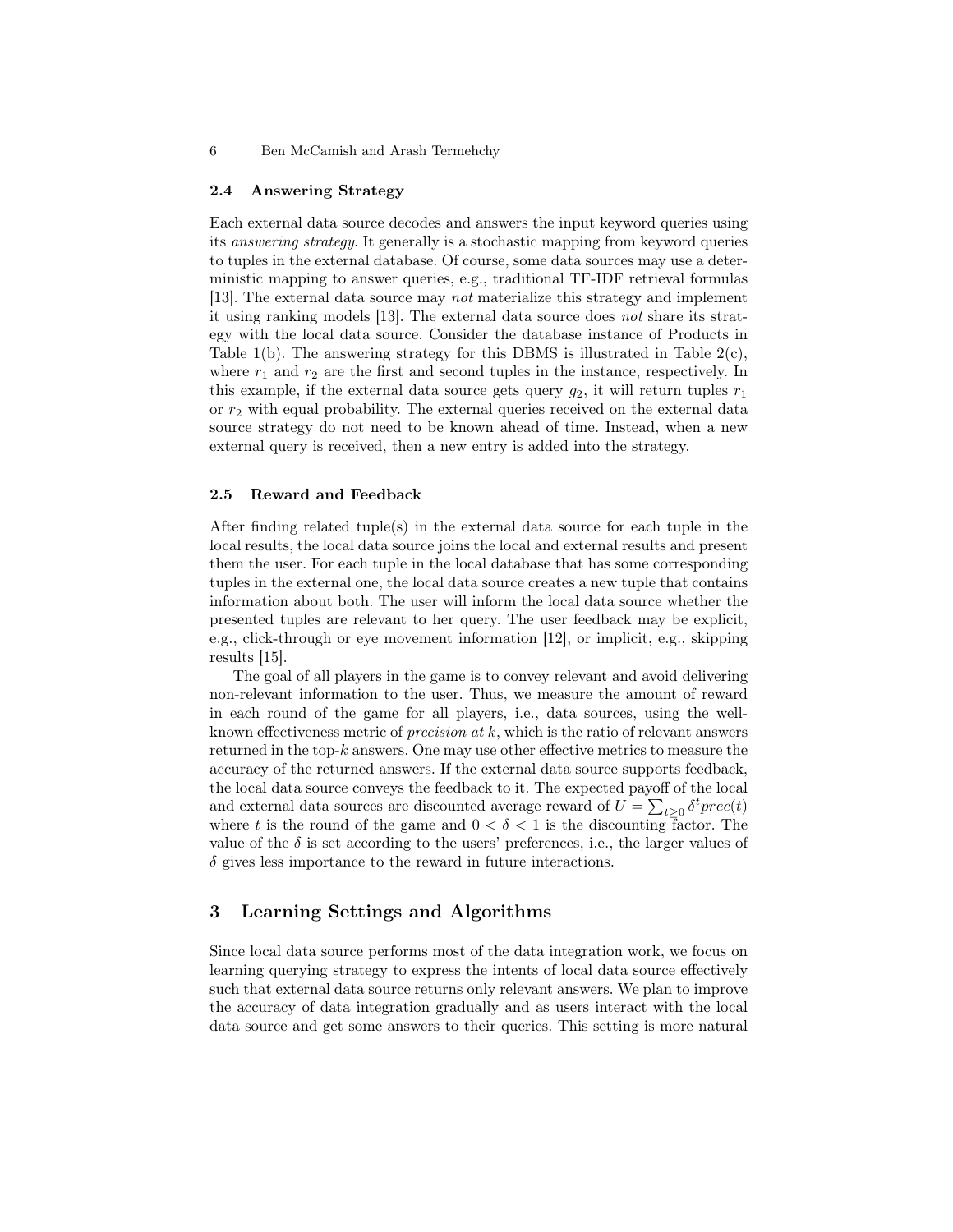and useful as it avoids the enormous upfront cost of traditional data integration by creating a desired integration system progressively. While users training the system, may get some relevant answers to their queries, thus, they will not get discouraged. Over the course It also naturally updates the settings of the integration as the data sources evolve. Thus, one may use reinforcement learning methods to adapt querying strategy gradually.

External data sources may also learn and modify their strategy in answering keyword queries, e.g., online search engines. Thus, the method of adapting query answering strategy must be effective in both static and dynamic settings. This is challenging as it is known that the learning methods that are useful in static settings do not deliver desired outcomes in the dynamic ones [1]. However, it is known that the learning methods that are useful in static settings do not deliver desired outcomes in the dynamic ones [1]. At the first glance, it may also seem that if the local data source uses a reasonable learning mechanism, the external data source's learning can only help the both players to achieve more reward. However, it has been shown that if the players do *not* use the right learning algorithms in games with identical interests, the game and its reward may not converge to any desired states [19]. Thus, choosing the correct learning mechanism for the local data source is challenging. The following algorithmic questions are of interest:

- How can the local data source adapt to the external data source's fixed or dynamic answering strategy?
- Will and how quickly the collaboration between data sources converge to an optimal state?
- How this learning algorithm can be efficiently implemented over large databases?

We extend Roth and Erev algorithm [18], which is a well-known reinforcement learning method in games, to learn querying strategy. Oversimplifying a bit, in our context, it updates the probability of using an external query for an intent proportional to the amount of its reward. This algorithm uses probabilities to pick queries, therefore, we plan to leverage random sampling methods over relational data [5] to implement it over relational data.

# 4 Reducing the Amount of Feedback

While our framework can take its training from interaction with the end and nonexpert users, like other reinforcement learning methods, it needs a great deal of training data to learn an effective querying strategy. Of course, the amount of supervision may considerably reduce over time. It can also use public databases, e.g., Wikipedia, to leverage distant supervision and reduce the need for user feedback. Since, these resources are not always available. we plan to use the following techniques to reduce the amount of feedback.

First, we plan to investigate the real-world keyword query workloads and perform user studies to identify and generalize the heuristics and methods by which human users successfully express their intents in form of keyword queries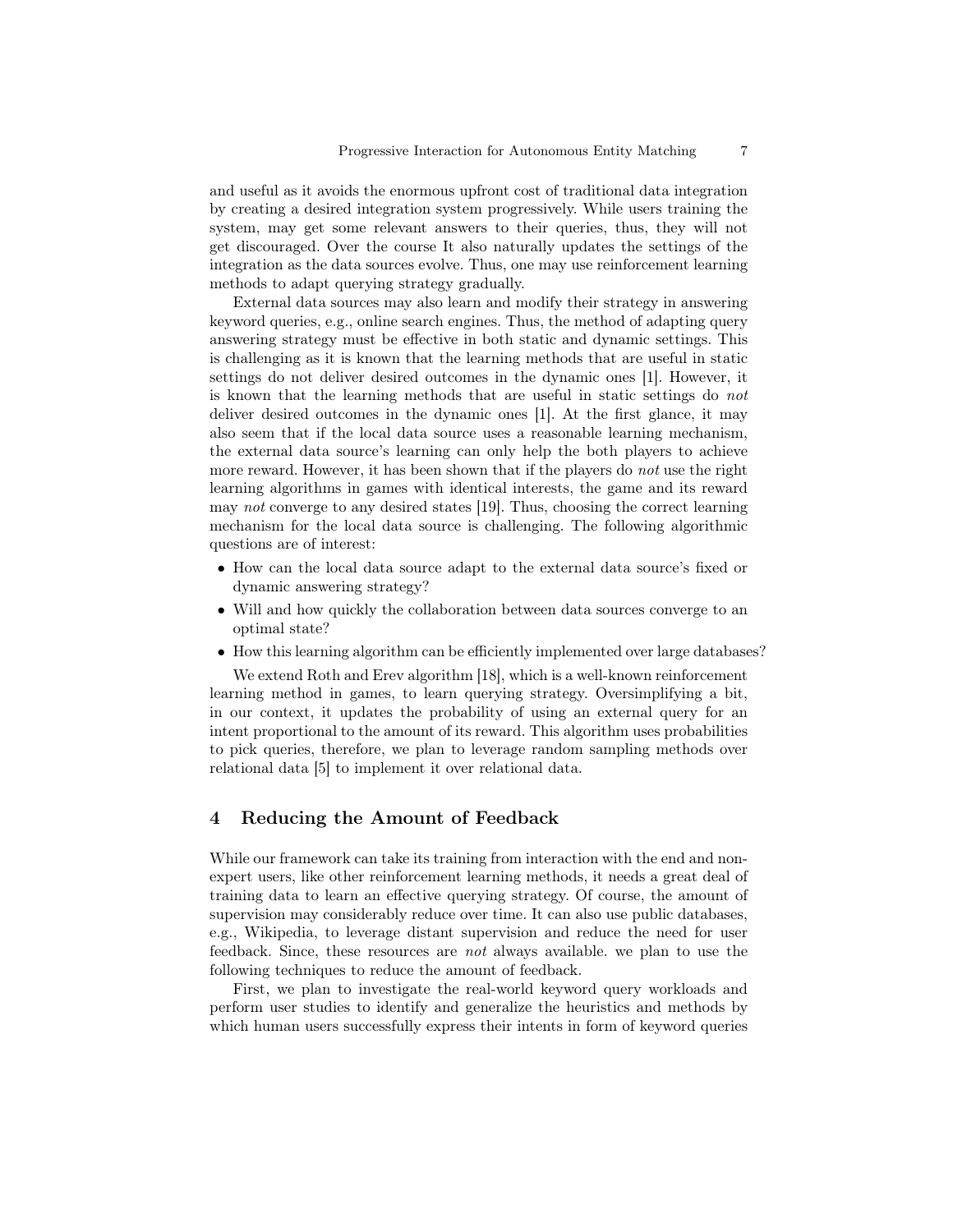and use them in our query strategy learning. For example, our preliminary investigations show that keyword queries usually contain some keywords that are rare in the underlying database to pinpoint the answers relevant to the query. Second, we plan to leverage the relationship between tuples in the local data source to use the terms in the queries that are successful in communicating a tuple in the queries formulated to express other tuples. For example, in our running example, the queries for all products that belong to the same category may always contain the term of that category. Using relationships and grouping data items is shown to significantly reduce the amount of training data in reinforcement learning [2]. Finally, we plan to extend our learning to support other types of feedback, such as identifying the join attributes between local and external tuples. Keyword queries based on these attributes may significantly increase the chance of finding matching tuples in the external data sources.

# 5 Conclusion and Future Work

To answer users' queries, a database management system often needs to gather additional information about entities of interest from external data sources. We proposed a framework in which a local and an external database management system collaborate to find an accurate matching between their entities to answer user queries. We plan to develop efficient and effective learning mechanisms for the database management systems that participate in this collaboration. Moreover, we plan to optimize our reinforcement learning algorithms to reduce the amount of supervision and feedback from the end user. We will also analyze the equilibria of the game and to which equilibria our proposed learning algorithms converge.

# References

- 1. Auer, P., Cesa-Bianchi, N., Freund, Y., Schapire, R.E.: The nonstochastic multiarmed bandit problem. SIAM journal on computing  $32(1)$  (2002)
- 2. Batra, T., Parikh, D.: Cooperative learning with visual attributes. CoRR abs/1705.05512 (2017)
- 3. Bernstein, P., Melnik, S.: Model management 2.0: Manipulating richer mappings. In: SIGMOD (2007)
- 4. Carey, M.J., et al.: Towards heterogeneous multimedia information systems: The garlic approach. In: Data Engineering - Distributed Object Management. pp. 124– 131 (1995)
- 5. Chaudhuri, S., Motwani, R., Narasayya, V.: On random sampling over joins. In: SIGMOD (1999)
- 6. Deng, D., et al.: The data civilizer system. In: CIDR (2017)
- 7. Doan, A., Halevy, A., Ives, Z.: Principles of Data Integration. Morgan Kaufmann Publishers Inc., San Francisco, CA, USA, 1st edn. (2012)
- 8. Dong, X.L., Srivastava, D.: Big data integration. PVLDB 6(11) (2013)
- 9. Fagin, R., Kolaitis, P.G., Miller, R.J., Popa, L.: Data exchange: Semantics and query answering. Theor. Comput. Sci. 336(1) (2005)

<sup>8</sup> Ben McCamish and Arash Termehchy